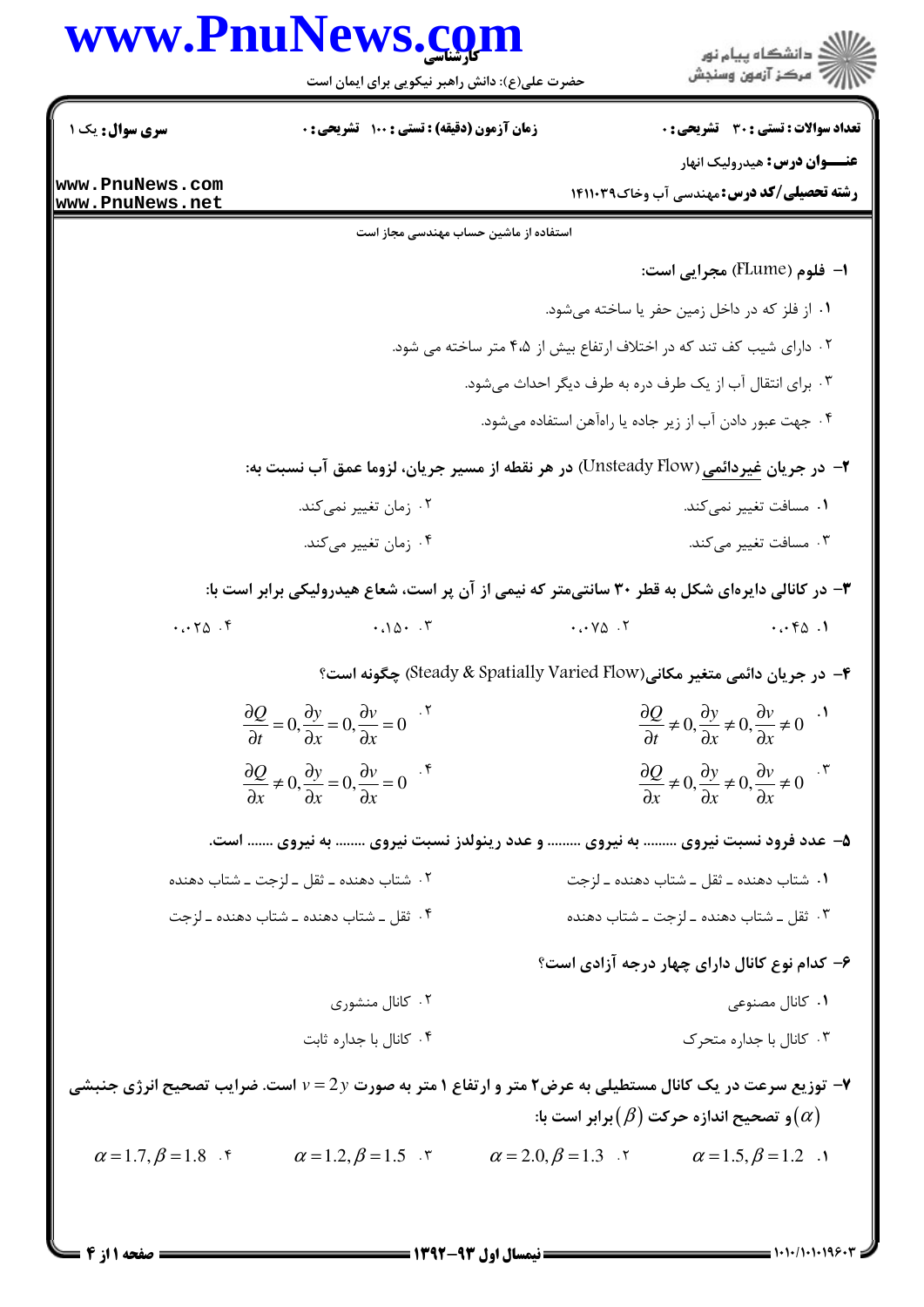|                                                                                                             | www.PnuNews.com<br>حضرت علی(ع): دانش راهبر نیکویی برای ایمان است                                                                                                                                                          |                                                                       | ڪ دانشڪاه پيام نور<br>//> مرڪز آزمون وسنڊش                                            |  |  |  |
|-------------------------------------------------------------------------------------------------------------|---------------------------------------------------------------------------------------------------------------------------------------------------------------------------------------------------------------------------|-----------------------------------------------------------------------|---------------------------------------------------------------------------------------|--|--|--|
| <b>سری سوال : ۱ یک</b>                                                                                      | زمان آزمون (دقیقه) : تستی : ۱۰۰٪ تشریحی : ۰                                                                                                                                                                               |                                                                       | <b>تعداد سوالات : تستی : 30 ٪ تشریحی : 0</b>                                          |  |  |  |
| www.PnuNews.com<br>www.PnuNews.net                                                                          |                                                                                                                                                                                                                           |                                                                       | <b>عنـــوان درس:</b> هیدرولیک انهار<br><b>رشته تحصیلی/کد درس:</b> مهندسی آب وخاک14113 |  |  |  |
|                                                                                                             |                                                                                                                                                                                                                           |                                                                       | ۸– چه مقدار انرژی مخصوص در عمق بحرانی اتفاق می افتد؟                                  |  |  |  |
| ۰۴ متوسط                                                                                                    | ۰۳ کمینه                                                                                                                                                                                                                  | ۰۲ بیشینه                                                             | ۰۱ بهینه                                                                              |  |  |  |
|                                                                                                             | ۹- در کدام وسیله اندازه گیری، با ایجاد عمق بحرانی در کانال باز، میزان دبی محاسبه می شود؟                                                                                                                                  |                                                                       |                                                                                       |  |  |  |
| ۰۴ سرريز لبه تيز                                                                                            | ۰۳ سرریز مثلثی                                                                                                                                                                                                            | ۰۲ سرريز لبه پهن                                                      | ۰۱ سرریز ذوزنقه ای                                                                    |  |  |  |
|                                                                                                             | در یک کانال مستطیلی به عرض ۸ متر، دبی $\genfrac{(}{)}{0pt}{}{ \mathcal{M}^{m}}$ ا برقرار است. اگر عمق جریان در مقطعی از آن ۰،۶ متر باشد، رژیم $^{-1} \cdot$                                                               |                                                                       |                                                                                       |  |  |  |
|                                                                                                             | جریان در این مقطع و حداقل انرژی مخصوص در کانال به ترتیب برابر است با:  و  متر                                                                                                                                             |                                                                       |                                                                                       |  |  |  |
| ۰۴ فوق بحراني ـ ۰،۶۸                                                                                        | ۰۳ زیربحرانی ـ ۶۷۰،                                                                                                                                                                                                       | ۰،۸۲ زیربحرانی ـ ۰،۸۲                                                 | ۰۱ فوق بحراني ـ ۱،۰۲                                                                  |  |  |  |
|                                                                                                             | 1۱– در یک کانال مستطیلی۔میزان سرعت جریان در عمق بحرانی برابر ۲ متر بر ثانیه است. مقدار عمق بحرانی چقدر است؟                                                                                                               |                                                                       |                                                                                       |  |  |  |
| $\cdot \omega \cdot$ ۴                                                                                      | $\cdot \cdot \cdot$ $\cdot$ $\cdot$ $\cdot$ $\cdot$ $\cdot$                                                                                                                                                               | $\cdot \cdot$ $\cdot$ $\cdot$ $\cdot$ $\cdot$ $\cdot$ $\cdot$ $\cdot$ | $\cdots$ $\mathcal{N}$ .                                                              |  |  |  |
|                                                                                                             | ا— چنانچه جریان قبل از بر آمدگی زیربحرانی باشدو ارتفاع بر آمدگی از بر آمدگی بحرانی( $\Delta z$ ) بیشتر شود: $\blacksquare$                                                                                                |                                                                       |                                                                                       |  |  |  |
|                                                                                                             |                                                                                                                                                                                                                           |                                                                       | ٠١. ارتفاع آب قبل از برآمدگي افزايش و وضعيت انسداد پيش مي آيد.                        |  |  |  |
|                                                                                                             |                                                                                                                                                                                                                           |                                                                       | ۲. ارتفاع آب قبل از برآمدگی کاهش و وضعیت انسداد پیش می آید.                           |  |  |  |
|                                                                                                             |                                                                                                                                                                                                                           |                                                                       | ۰۳ ارتفاع آب قبل از برآمدگی افزایش و وضعیت پرش هیدرولیکی پیش می آید.                  |  |  |  |
|                                                                                                             |                                                                                                                                                                                                                           |                                                                       | ۰۴ ارتفاع آب قبل از برآمدگی کاهش و وضعییت پرش هیدرولیکی پیش می آید                    |  |  |  |
|                                                                                                             | ۱۳- آب با دبی ۴،۵ مترمکعب بر ثانیه و عمق ۱،۴ متر در یک کانال مستطیلی به عرض کف ۲ متر جریان دارد. حداکثر ارتفاع یک<br>مانع موضعی در کف کانال چند سانتیمتر باشد تا با ایجاد انسداد موجب پسزدگی جریان در بالادست (Backwater) |                                                                       | <u>نشود؟</u>                                                                          |  |  |  |
|                                                                                                             |                                                                                                                                                                                                                           |                                                                       |                                                                                       |  |  |  |
|                                                                                                             | $\left(\,y_{_{1}}\right)$ در یک کانال مستطیلی جریان زیربحرانی برقرار است. مقطع کانال تدریجا تنگ می شود. رابطه عمق بالادست تنگنا $\blacksquare$                                                                            |                                                                       |                                                                                       |  |  |  |
|                                                                                                             | $y_2 \le y_1$ $\cdot$ $\cdot$ $\cdot$ $y_2 = y_1$ $\cdot$ $\cdot$ $y_2 < y_1$ $\cdot$ $\cdot$ $y_2 > y_1$ $\cdot$ $\cdot$                                                                                                 |                                                                       |                                                                                       |  |  |  |
| ۱۵– در یک کانال مستطیلی با عرض ۳۰ متر جریانی با دبی ۹۰ متر مکعب در ثانیه در جریان است، عمق بحرانی چقدر است؟ |                                                                                                                                                                                                                           |                                                                       |                                                                                       |  |  |  |
|                                                                                                             | $P. \gamma P.$ (P. 1 $P. \gamma P.$ ) $P. \gamma P.$ (P. 1 $P. \gamma P.$                                                                                                                                                 |                                                                       |                                                                                       |  |  |  |
|                                                                                                             |                                                                                                                                                                                                                           |                                                                       |                                                                                       |  |  |  |

 $1 - 1 - 1 - 1 - 199$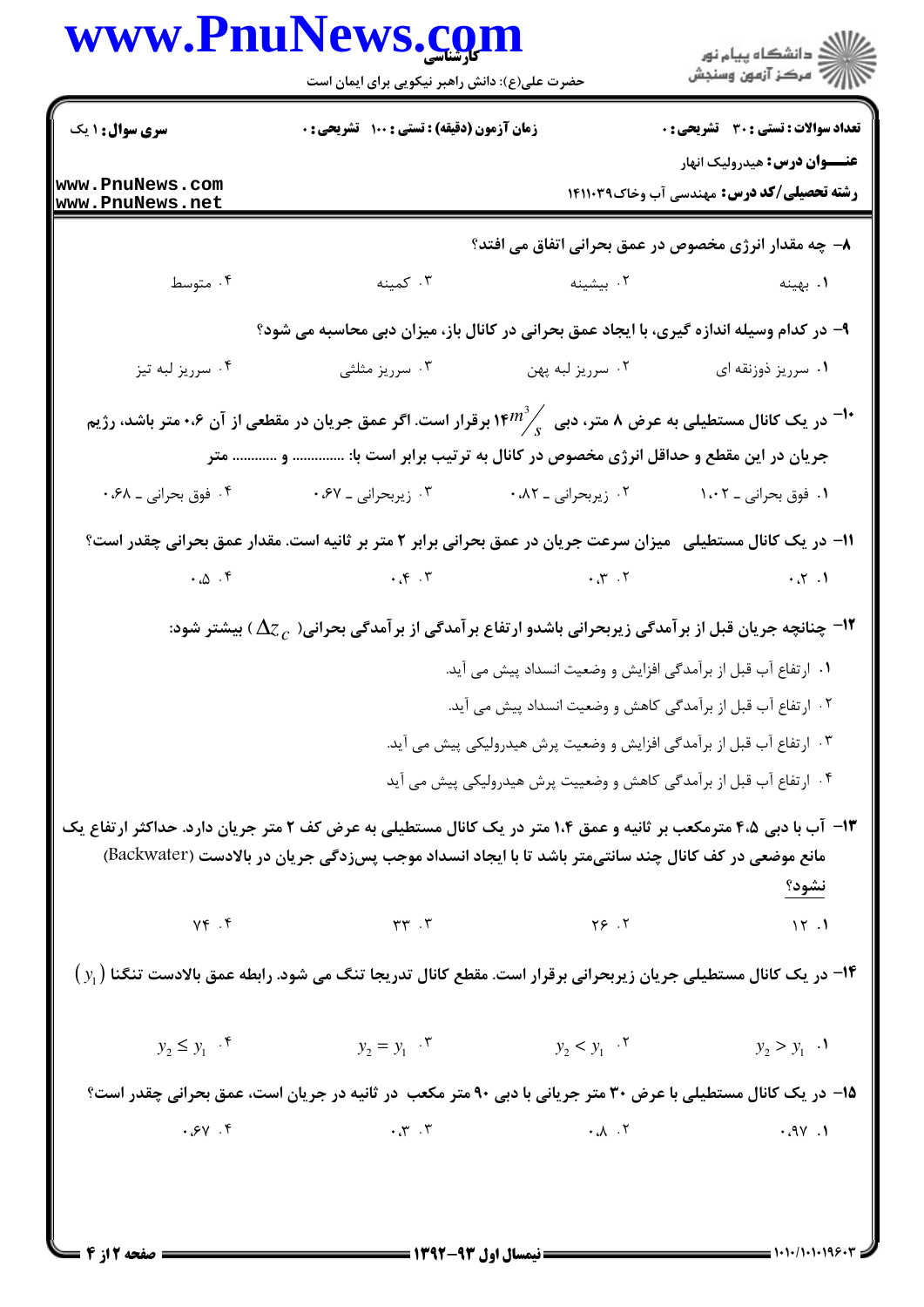|                                      | www.PnuNews.com<br>حضرت علی(ع): دانش راهبر نیکویی برای ایمان است                                                                                                                                                                                                                     |                                                        | ر<br>دانشڪاه پيام نور)<br>اڳ مرڪز آزمون وسنڊش                                           |
|--------------------------------------|--------------------------------------------------------------------------------------------------------------------------------------------------------------------------------------------------------------------------------------------------------------------------------------|--------------------------------------------------------|-----------------------------------------------------------------------------------------|
| <b>سری سوال : ۱ یک</b>               | زمان آزمون (دقیقه) : تستی : 100 تشریحی : 0                                                                                                                                                                                                                                           |                                                        | تعداد سوالات : تستى : 30 قشريحى : 0                                                     |
| www.PnuNews.com<br>www.PnuNews.net   |                                                                                                                                                                                                                                                                                      |                                                        | <b>عنـــوان درس:</b> هيدروليک انهار<br><b>رشته تحصیلی/کد درس:</b> مهندسی آب وخاک1۴۱۱۰۳۹ |
|                                      | ۱۶– اگر نسبت عمق جریان آب به عمق بحرانی در یک کانال مستطیلی برابر ۲،۰ باشد، در اینصورت نسبت انرژی مخصوص به                                                                                                                                                                           |                                                        | عمق بحرانی برابر است با:                                                                |
|                                      | $F_{i} \cdot \cdot \cdot$ $F_{i} \cdot \cdot \cdot$ $F_{i} \cdot \cdot \cdot$                                                                                                                                                                                                        | $\frac{1}{2}$ $\sqrt{2}$ $\sqrt{2}$                    | .9V.1                                                                                   |
|                                      | ۱۷−  اگر در منحنی E−y اعماق متناوب به ترتیب ۱۶+ و ۔۸۵/+ باشند. مقدار عمق بحرانی کدام گزینه می تواند باشد؟                                                                                                                                                                            |                                                        |                                                                                         |
|                                      | $P_1, P_2, P_3, P_4, P_5, P_6, P_7, P_8, P_9, P_1, P_1, P_2, P_1, P_1, P_2, P_1, P_1, P_2, P_1, P_1, P_2, P_1, P_1, P_2, P_1, P_1, P_2, P_2, P_1, P_2, P_1, P_2, P_2, P_1, P_2, P_2, P_2, P_1, P_2, P_2, P_2, P_2, P_1, P_2, P_2, P_2, P_2, P_1, P_2, P_2, P_1, P_2, P_2, P_2, P_2,$ |                                                        |                                                                                         |
|                                      |                                                                                                                                                                                                                                                                                      |                                                        | ۱۸– برای حل کدام نوع مسئله زیر می توان از معادله انرژی استفاده نمود؟                    |
|                                      | ٠٢ تحليل وضعيت انسداد                                                                                                                                                                                                                                                                |                                                        | ۰۱ نیروی وارد بر دریچه                                                                  |
|                                      | ۰۴ تحیل نیروی حاصل از موانع موضعی                                                                                                                                                                                                                                                    |                                                        | ۰۳ تحلیل پرش هیدرولیکی                                                                  |
|                                      | ۱۹- نیروی مخصوص مینیمم در یک کانال مستطیلی با عرض ۱۰ متر و عمق بحرانی ۳ متر چقدر است؟                                                                                                                                                                                                |                                                        |                                                                                         |
| 150.5                                |                                                                                                                                                                                                                                                                                      | $9.7$ $9.7$                                            | $\mathbf{r} \cdot \mathbf{r}$                                                           |
|                                      |                                                                                                                                                                                                                                                                                      | +۲- در یک کانال مستطیلی تابع اندازه حرکت عبارت است از: |                                                                                         |
| $M = \frac{q}{gy} + \frac{y}{2}$ .   | $M = \frac{q^2}{1-q^2} + \frac{y^2}{1-q^2}$<br>$gy = 2$                                                                                                                                                                                                                              | $M = \frac{q^2}{1-q^2} + \frac{y^2}{1-q^2}$<br>$g = 2$ | $M = \frac{q}{1} + \frac{y^2}{1}$<br>$gy \quad 2$                                       |
|                                      | <b>۲۱</b> - در یک کانال مستطیلی به عرض ۲ متر، اعماق مزدوج پرش هیدرولیکی به ترتیب ۰،۶ و ۲ متر هستند. دبی جریان با فرض                                                                                                                                                                 |                                                        |                                                                                         |
|                                      |                                                                                                                                                                                                                                                                                      |                                                        | برابر است با  مترمکعب بر ثانیه $g = 10\frac{m\llap{/}}{s^2}$                            |
| $11.1Y \cdot$                        | Y.AY .Y                                                                                                                                                                                                                                                                              | 0.01.7                                                 | 4.90.1                                                                                  |
|                                      | ۲۲– در یک کانال مستطیلی با دبی ثابت، در صورتی که عمق اولیه پرش هیدرولیکی افزایش یابد، عمق ثانویه چه تغییری می                                                                                                                                                                        |                                                        | كند؟                                                                                    |
|                                      | ۰۲ تغییر نمی کند.                                                                                                                                                                                                                                                                    |                                                        | ۰۱ افزایش می یابد.                                                                      |
|                                      | ۰۴ قابل پیش بینی نیست.                                                                                                                                                                                                                                                               |                                                        | ۰۳ کاهش می یابد.                                                                        |
|                                      | ۲۳- اگر عمقهای بالادست و پایین دست یک پرش هیدرولیکی در یک کانال مستطیلی به ترتیب ۱ و ۲ متر باشد، میزان افت                                                                                                                                                                           |                                                        |                                                                                         |
|                                      |                                                                                                                                                                                                                                                                                      |                                                        | انرژی بین دو عمق مذکور چقدر است؟                                                        |
| $\cdot \omega \cdot f$               | .70.7                                                                                                                                                                                                                                                                                | .110.7                                                 | $\cdots \vee \vartriangle$ .                                                            |
|                                      |                                                                                                                                                                                                                                                                                      |                                                        | <b>۲۴</b> - بعد (Dimension) ضریب شزی کدام است؟                                          |
| $I^{\frac{1}{2}}T^{-1}$ . $^{\circ}$ | $L^{-1}T^{\frac{1}{2}}$ .                                                                                                                                                                                                                                                            | ۰۲ بدون بعد                                            | $LT^{-1}$ .                                                                             |
|                                      |                                                                                                                                                                                                                                                                                      | ــــــــــــــــ نیمسال اول ۹۳-۱۳۹۲ ــــ               |                                                                                         |